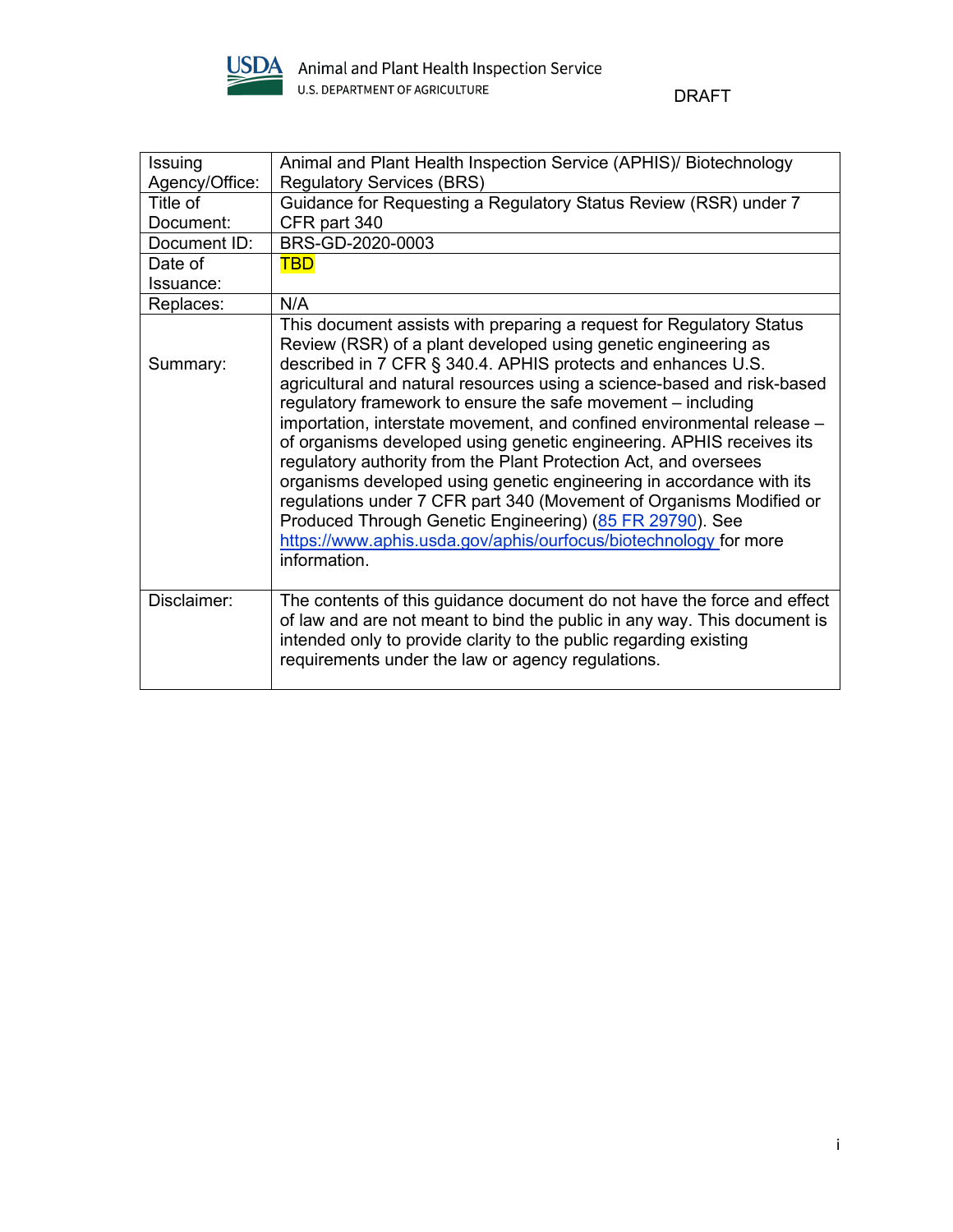

### **USDA-APHIS Biotechnology Regulatory Services**

# **Guidance for Requesting a Regulatory Status Review under 7 CFR part 340**

DRAFT – August 2021

Biotechnology Regulatory Services Animal and Plant Health Inspection Service United States Department of Agriculture

> 4700 River Road Riverdale, MD 20737

**The information contained in this document is intended solely as guidance. Except where noted, persons may choose to follow APHIS guidance or follow different procedures, practices, or protocols that meet applicable statutes and regulations.**

**Language implying that guidance is mandatory (e.g., "shall," "must," "required," or "requirement") should not be construed as binding unless the terms are used to refer to a statutory or regulatory requirement.**

**Following the guidance contained in this document should not be construed as a guarantee of compliance with applicable statutes and regulations.**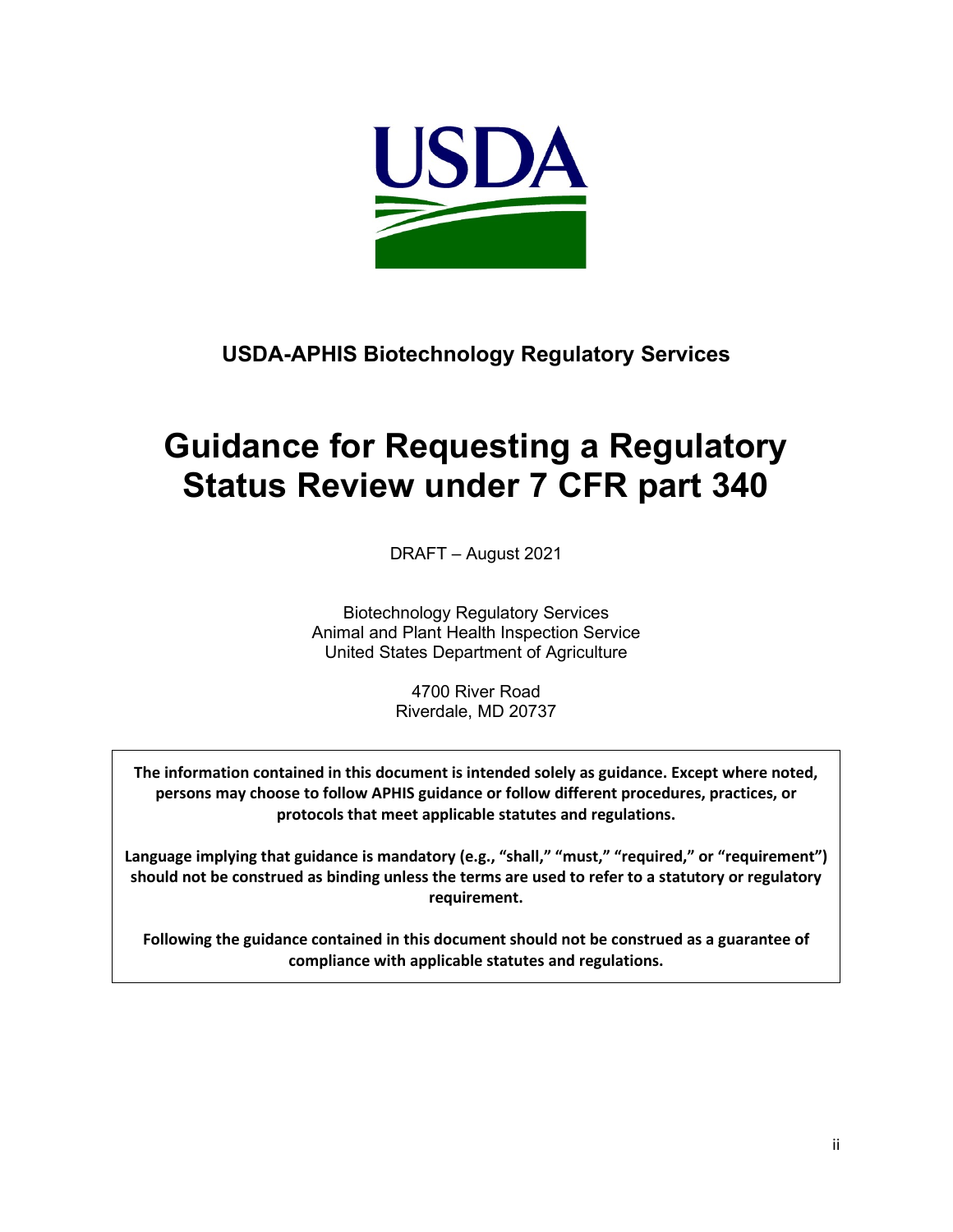# **Guidance for Requesting a Regulatory Status Review**

#### **Table of Contents**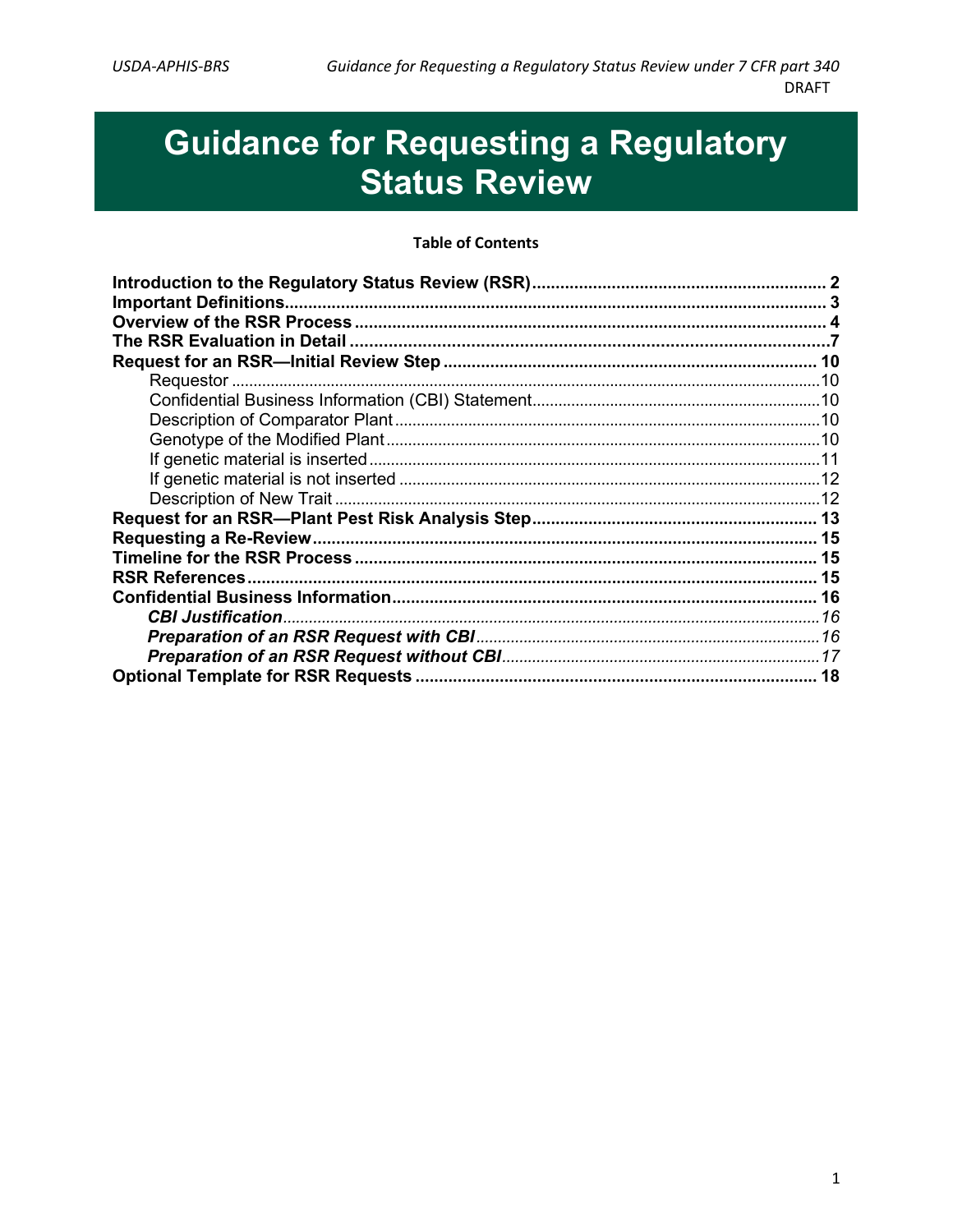#### <span id="page-3-0"></span>**Introduction to the Regulatory Status Review (RSR)**

APHIS regulations at 7 CFR part 340 govern the movement (importation, interstate movement, and confined environmental release) of certain organisms that are modified or produced through genetic engineering. APHIS is providing the following guidance to help with preparing a Regulatory Status Review (RSR) request under 7 CFR § 340.4. APHIS also offers consultations for requestors with general questions regarding the RSR process or questions about specific requests for RSR review.

A person may request an RSR of a plant developed using genetic engineering (also called the modified plant) based on the provisions in 7 CFR § 340.4. The RSR process involves two distinct review steps, an initial review step and a plant pest risk assessment (PPRA) step. APHIS will complete an initial review of the plant within 180 days of receiving a request for the RSR, except in circumstances that could not reasonably have been anticipated.

- If APHIS does not identify a plausible pathway by which the plant or its sexually compatible relatives would pose an increased plant pest risk relative to the comparator(s) in the initial review, APHIS will conclude that the modified plant is not subject to the regulations in 7 CFR part 340. In this case, APHIS will post the RSR request and the plant, trait, and the general description of the Mechanism of Action (MOA) on the APHIS website<sup>[1](#page-3-1)</sup>.
- If APHIS does identify a plausible pathway by which the plant or its sexually compatible relatives would pose an increased plant pest risk relative to the comparator(s) in the initial review, the requestor may ask that APHIS evaluate the factor(s) of concern identified in the initial review and evaluate the likelihood and consequence of the plausible increase in plant pest risk. APHIS will make this determination after conducting a PPRA. The requestor may also ask for a consultation to discuss the request with APHIS after an initial review is conducted, when the requestor may need to make decisions about how to navigate the PPRA portion of the RSR process.
- For those plants for which APHIS conducts a PPRA, if APHIS does not reach a preliminary finding in the PPRA that the plant is unlikely to pose an increased plant pest risk, the plant will remain regulated. Alternatively, if APHIS reaches a preliminary finding that the plant is unlikely to pose an increased plant pest risk, APHIS will publish the RSR request and the preliminary PPRA in the *Federal Register* and will solicit and review comments from the public. After reviewing the comments, if APHIS concludes that the plant and its sexually compatible relatives are unlikely to pose an increased plant pest risk relative to their comparator(s), it will determine that the plant is not subject to the regulations in 7 CFR part 340. APHIS will publish its final evaluation of the plant-trait-

<span id="page-3-1"></span><sup>&</sup>lt;sup>1</sup> APHIS will release such information without revealing CBI. APHIS will review CBI claims, consistent with applicable laws and statutory authorities, on a case-by-case basis. Requestors will have the opportunity to review and comment on a proposed trait and MOA general description prior to public disclosure.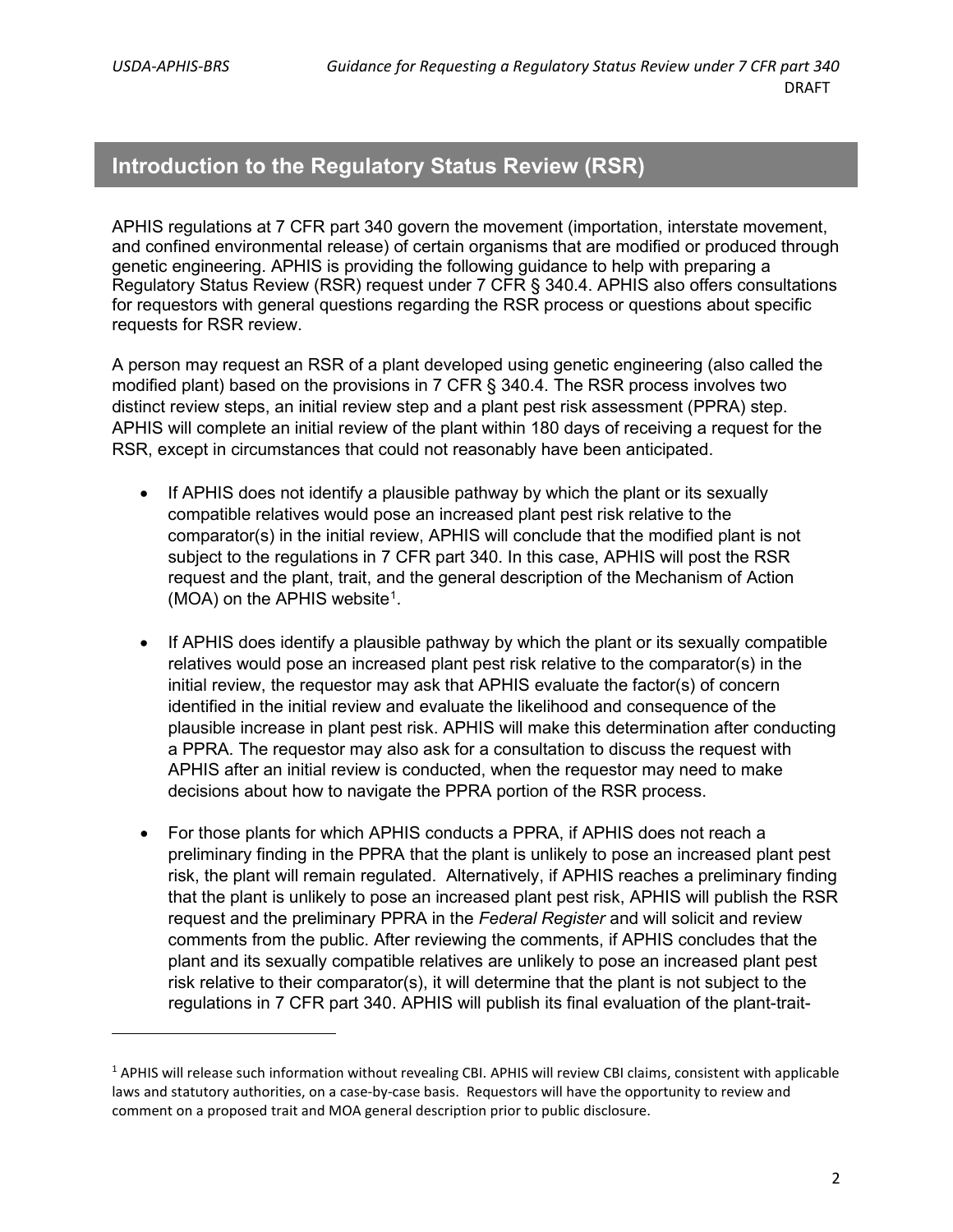MOA combination in a second *Federal Register* notice and will also post it on the APHIS website along with the original request. Except in circumstances that could not reasonably have been anticipated, APHIS will complete both RSR steps within 15 months of receiving the RSR request.

If a modified plant has been previously analyzed through the RSR or legacy petition process and been determined not to be regulated, a plant with the same plant-trait-MOA combination is exempt from the regulations under 7 CFR part 340. Please see the [Guidance for Requesting a](https://www.aphis.usda.gov/brs/pdf/requesting-confirmation-of-exemption.pdf)  [Confirmation of Exemption](https://www.aphis.usda.gov/brs/pdf/requesting-confirmation-of-exemption.pdf) for more information. If a person wishes to move (including importation, interstate transport, or release into the environment) a plant that is not exempt from regulation under 7 CFR part 340, and for which an RSR has not yet been conducted, is under review, or an RSR was conducted and APHIS was unable to reach a conclusion of unlikely to pose an increased plant pest risk, they may apply for a permit under 7 CFR § 340.5. Please see the [Permit User's Guide](https://www.aphis.usda.gov/biotechnology/downloads/permit_guidance.pdf) for more information.

#### <span id="page-4-0"></span>**Important Definitions**

#### **Below is a list of definitions pertinent to understanding the RSR process. Definitions that come from the regulations are referenced as § 340.3.**

*Comparator plant.* A plant used as a comparison or reference for a plant developed using genetic engineering to determine if the plant being evaluated poses an increased plant pest risk. The ideal comparator plant is the plant from which the plant developed using genetic engineering is derived. The comparator plant can also be a plant that was developed using genetic engineering if it: 1) is not regulated under 7 CFR part 340; and 2) is determined to be the most appropriate baseline for comparison to a plant that is the subject of the RSR request. Use of more than one comparator plant may be appropriate.

*Consequence.* Outcome(s) that can occur when the plant is present.

*Genetic engineering.* Techniques that use recombinant, synthesized, or amplified nucleic acids to modify or create a genome. § 340.3

*Mechanism of Action (MOA).* The biochemical process(es) through which genetic material determines a trait. § 340.3

*Occurrence Pattern.* The location, time, and manner in which a plant may be found in the environment including the distribution (the geographic area where a plant is grown with intentional human assistance, the geographic areas and habitat types where the plant occurs without intentional human assistance), density (number of individuals per unit area), and development (the timing of growth and developmental stages).

*Person.* Any individual, partnership, corporation, company, society, association, or other organized group. § 340.3

*Phenotype.* A set of observable characteristics of an organism resulting from the interaction of its genotype with the environment. A genetic locus controlling a trait within a species can have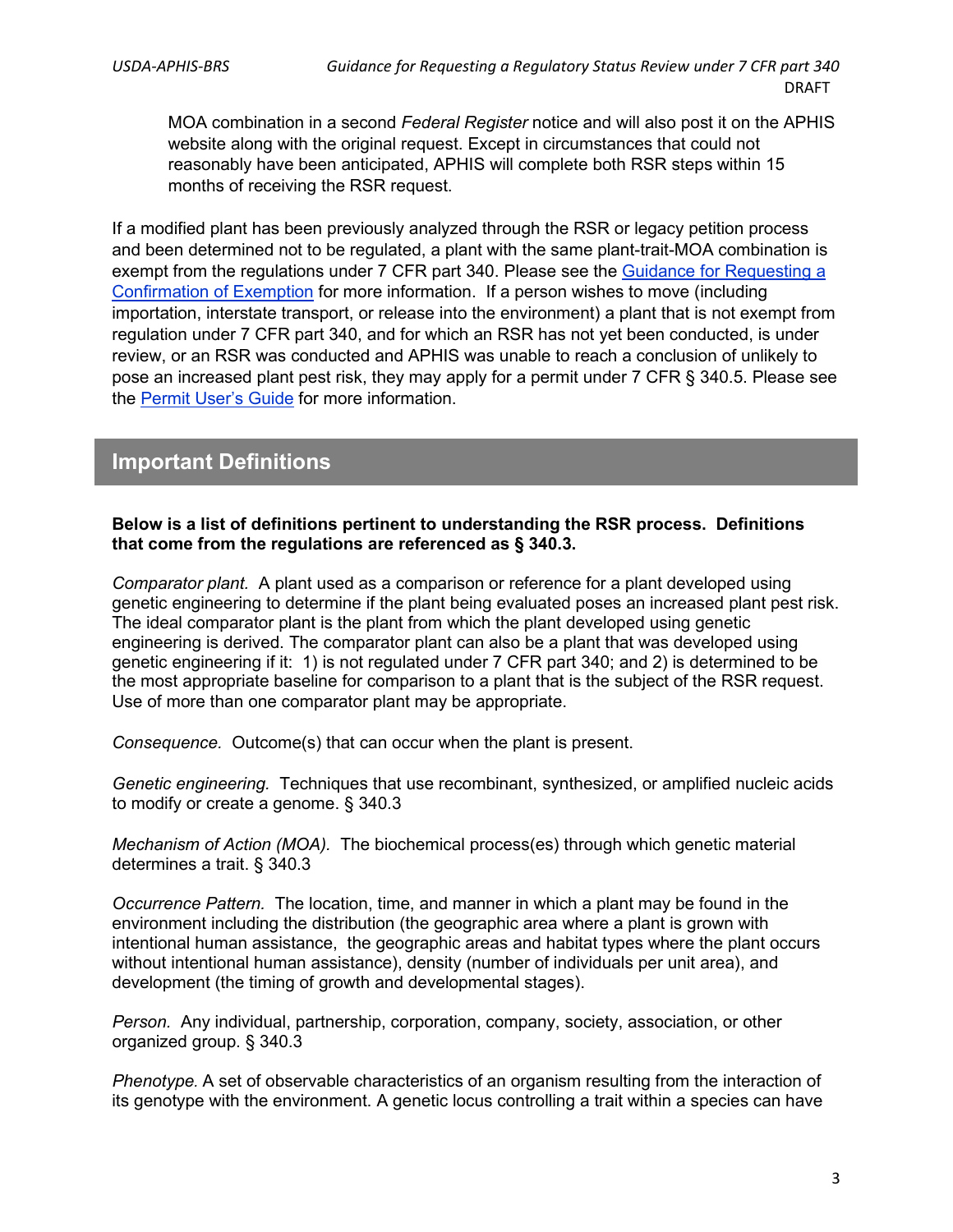two or more different forms, which result in different phenotypes. For example, flower color is considered a trait, while red and white flower colors are two different phenotypes for the flower color trait.

*Plant Pest.* Any living stage of a protozoan, nonhuman animal, parasitic plant, bacterium, fungus, virus or viroid, infectious agent or other pathogen, or any article similar to or allied with any of the foregoing, that can directly or indirectly injure, cause damage to, or cause disease in any plant or plant product. § 340.3

*Plant pest risk.* The potential for direct or indirect injury to, damage to, or disease in any plant or plant product resulting from introducing or disseminating a plant pest, or the potential for exacerbating the impact of a plant pest. § 340.3

*Trait.* An observable (able to be seen or otherwise identified) characteristic of an organism. § 340.3.

#### <span id="page-5-0"></span>**Overview of the RSR Process**

When APHIS receives an RSR request for a modified plant, it will follow a two-step process (Figure 1). First, APHIS will conduct an initial review of the plant. During this step, APHIS will consider whether the combination of the plant and the MOA of the introduced or modified trait create a plausible pathway to increased plant pest risk relative to the comparator plant. A plausible pathway to increased plant pest risk is identified when there is a reasonable scientific hypothesis that the plant described in the RSR request, or its sexually compatible relatives that receive the introduced or modified trait through gene flow, would pose an increased plant pest risk relative to the comparator plant. When APHIS completes the initial review, APHIS will inform the requestor that either: 1) there is no plausible pathway to increased plant pest risk relative to the comparator and the plant is not subject to 7 CFR part 340; or 2) there is a plausible pathway to increased plant pest risk relative to the comparator.

When the initial review identifies one or more plausible pathways to increased plant pest risk, APHIS will inform the requestor of the plausible pathway(s) to increased plant pest risk in a letter. At this point, the requestor may choose to: 1) pause the RSR process; or 2) request APHIS evaluate the factor(s) of concern identified in the initial review and determine the likelihood and consequence of the plausible increased plant pest risk by proceeding to the PPRA step; or 3) withdraw the RSR request. A requestor may consult with APHIS on the options for their particular plant. If the requestor chooses to pause the RSR process, they may subsequently ask APHIS to complete a PPRA at any time. A requestor may apply for a permit at any time for the movement of a plant that is undergoing an RSR.

The PPRA will consider the plausible pathway(s) to increased plant pest risk identified during the initial review. APHIS will use publicly available information as well as any relevant information submitted by the requestor to conduct the PPRA. APHIS will post the preliminary PPRA in the *Federal Register* for public comment and consider the public comments when preparing the final PPRA. Based on whether or not the final PPRA concludes that the modified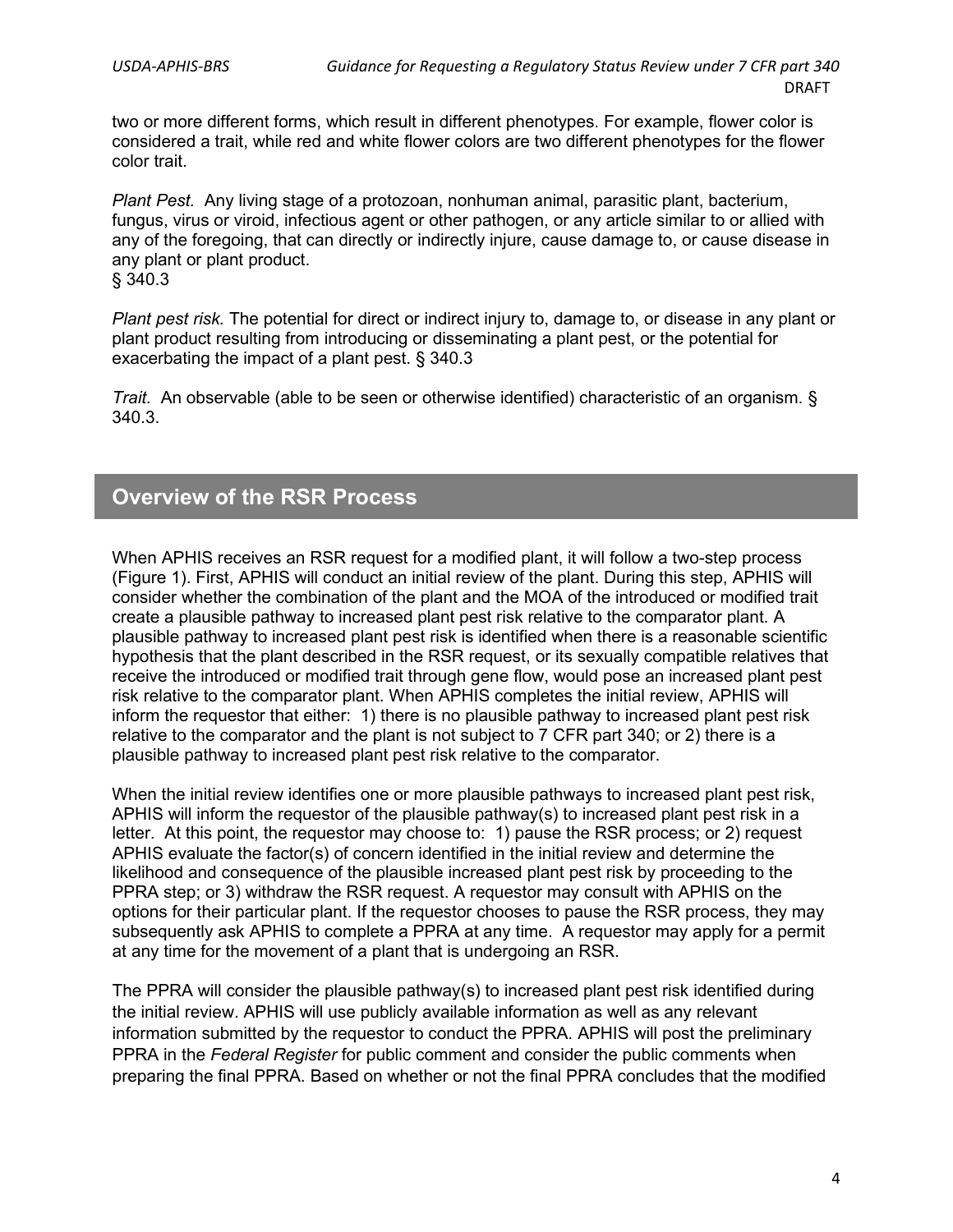plant is unlikely to pose an increased plant pest risk relative to the comparator plant, APHIS will determine whether the modified plant will remain subject to 7 CFR part 340.

Data submissions for the RSR will be divided across the two steps of the RSR. When a requestor initiates a new RSR, they will submit a package to APHIS describing the plant, the trait developed using genetic engineering, and the MOA. Based on this information, APHIS will conduct the initial review (step 1). If the initial review identifies a plausible pathway to increased plant pest risk, and the requestor asks APHIS to conduct a PPRA, the requestor may, but is not required to, submit additional information addressing the identified pathways for APHIS to consider in the PPRA (step 2). If the requestor submits additional information after starting either step, the additional information should accompany the originally submitted information in a single package with a cover letter. The cover letter should state this is an updated submission and indicate, where possible, the location of the new information in the submission package.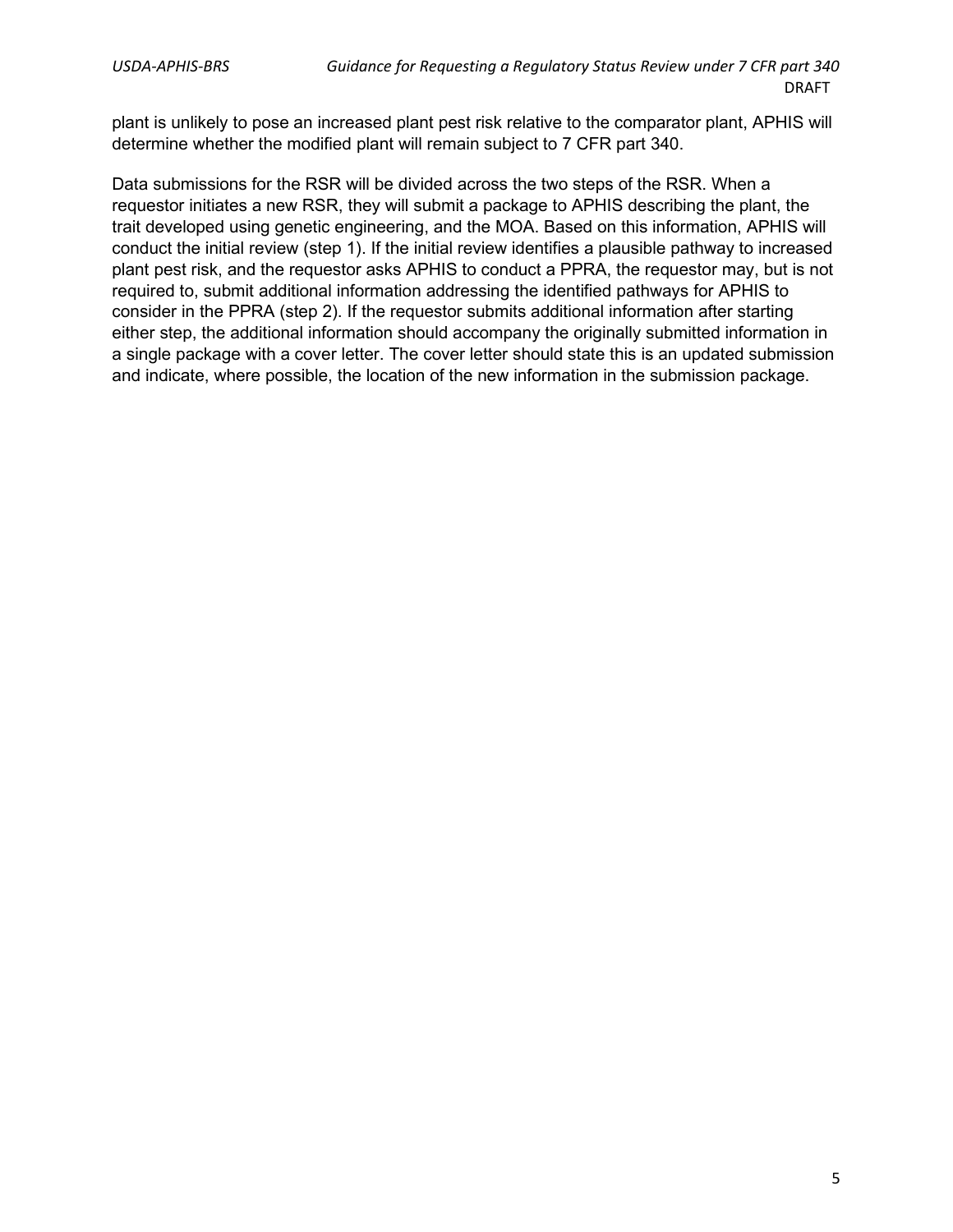

**Figure 1. The two-step Regulatory Status Review (RSR) process**. The purpose of the first step, initial review, is to identify pathway(s) by which the modified plant or any sexually compatible relatives would pose an increased plant pest risk relative to the comparator plant. If APHIS finds no plausible pathway(s) to increased plant pest risk, the modified plant is not subject to the regulations and the RSR is complete. Alternatively, if one or more plausible pathways to increased plant pest risk are identified in the initial review, the requestor may apply for a permit and/or ask APHIS to proceed to the second step, conducting an evaluation of the factor(s) of concern identified in the initial review through a plant pest risk assessment (PPRA), to determine the likelihood and consequence of the plausible increased plant pest risk. Following the PPRA, if APHIS finds the modified plant is unlikely to pose an increased plant pest risk, the modified plant is not subject to the regulations and the RSR is complete. Alternatively, if APHIS does not make such a finding, movement (importation, interstate movement, environmental release) of the modified plant will remain subject to the regulations. APHIS may conduct a re-review of the regulatory status of the modified plant found to be subject to the regulation if new, scientifically valid evidence bears on the plant pest risk associated with the movement of the plant.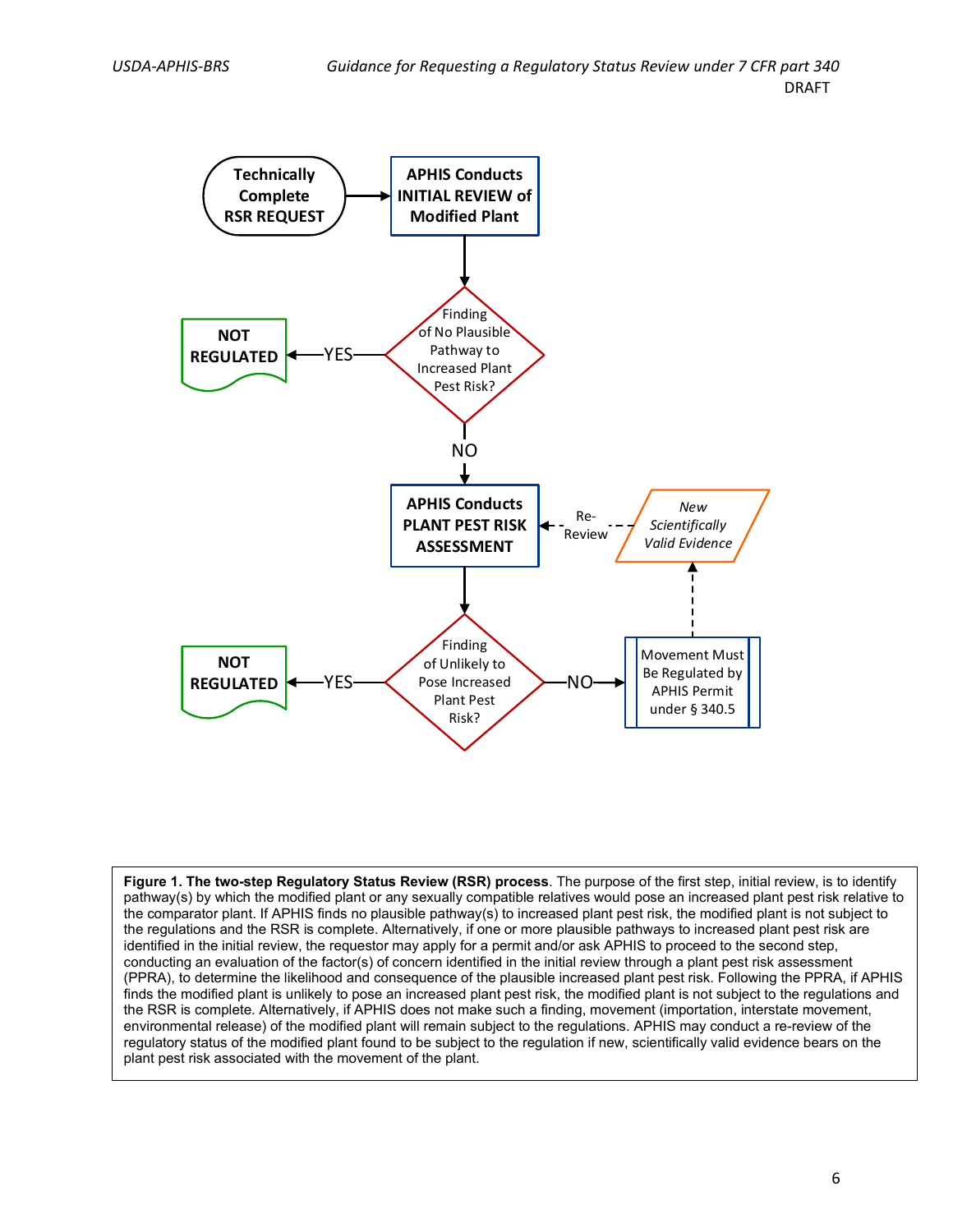### <span id="page-8-0"></span>**The RSR Evaluation in Detail**

Plant pest risk is the potential for direct or indirect injury to, damage to, or disease in any plant or plant product resulting from introducing or disseminating a plant pest, or the potential for exacerbating the impact of a plant pest. In the case of modified plants, increased plant pest risk relative to a comparator plant may result from moving a modified plant into the environment and may be the result of direct or indirect effects of the modified plant. If a modified plant has one or more sexually compatible relatives that may receive the engineered genetic material through gene flow, the potential for the sexually compatible relative(s) to pose an increased plant pest risk is also considered in the RSR analysis.

The plant pest risk associated with a plant is determined by the plant's occurrence pattern and the plant pest-related adverse consequences that arise when the plant occurs in an environment. Plant pest risk can increase if the plant modification (i) changes the occurrence pattern of the modified plant relative to that of the comparator plant, exposing a new environment to the modified plant and adverse consequences associated with the plant; or (ii) increases plant pest related adverse consequences relative to those of the comparator plant, even if the modification does not change the occurrence pattern of the plant; or (iii) changes both occurrence pattern and adverse consequences relative to the comparator plant. In the first case, the plant pest-related adverse consequences associated with the presence of the modified plant are the same as the comparator, but plant pest risk increases because the modified plant occurs (and therefore imparts those consequences) in different locations or situations than the comparator (e.g. plants modified for abiotic stress tolerance). In the second case, the modified plant occurs in the same locations and situations as the comparator, but plant pest risk increases because the plant pest-related consequences associated with the modified plant are different than the comparator (e.g., plants with a significant reduction in lignin content). In the third case both occurrence pattern and the plant pest-related consequences associated with the modified plant are different than the comparator (e.g., a molecular stack for abiotic stress tolerance and lower lignin content).

In the initial review, APHIS will consider the following factors to determine whether there is a reasonable scientific hypothesis that the modified plant would pose an increased plant pest risk relative to the comparator:

- The biology of the comparator plant(s) and its sexually compatible relatives;
- The trait and mechanism-of-action of the modification(s); and
- The effect of the trait and mechanism-of-action on:
	- $\circ$  The distribution, density, or development of the plant and its sexually compatible relatives;
	- $\circ$  The production, creation, or enhancement of a plant pest or a reservoir for a plant pest;
	- $\circ$  Harm to non-target organisms beneficial to agriculture; and  $\circ$  The weedy impacts of the plant and its sexually compatible
	- The weedy impacts of the plant and its sexually compatible relatives.

When one or more plausible pathway(s) to increased plant pest risk is identified in the initial review, the requestor may request that APHIS conduct a PRRA that examines the plausible occurrence pattern and plant pest-related adverse consequences of the modified plant relative to the comparator and determines the likelihood and consequence of the plausible pathway(s) to increased plant pest risk. APHIS will conduct the PPRA based on the best information available, including publicly available sources and any information submitted by the requestor.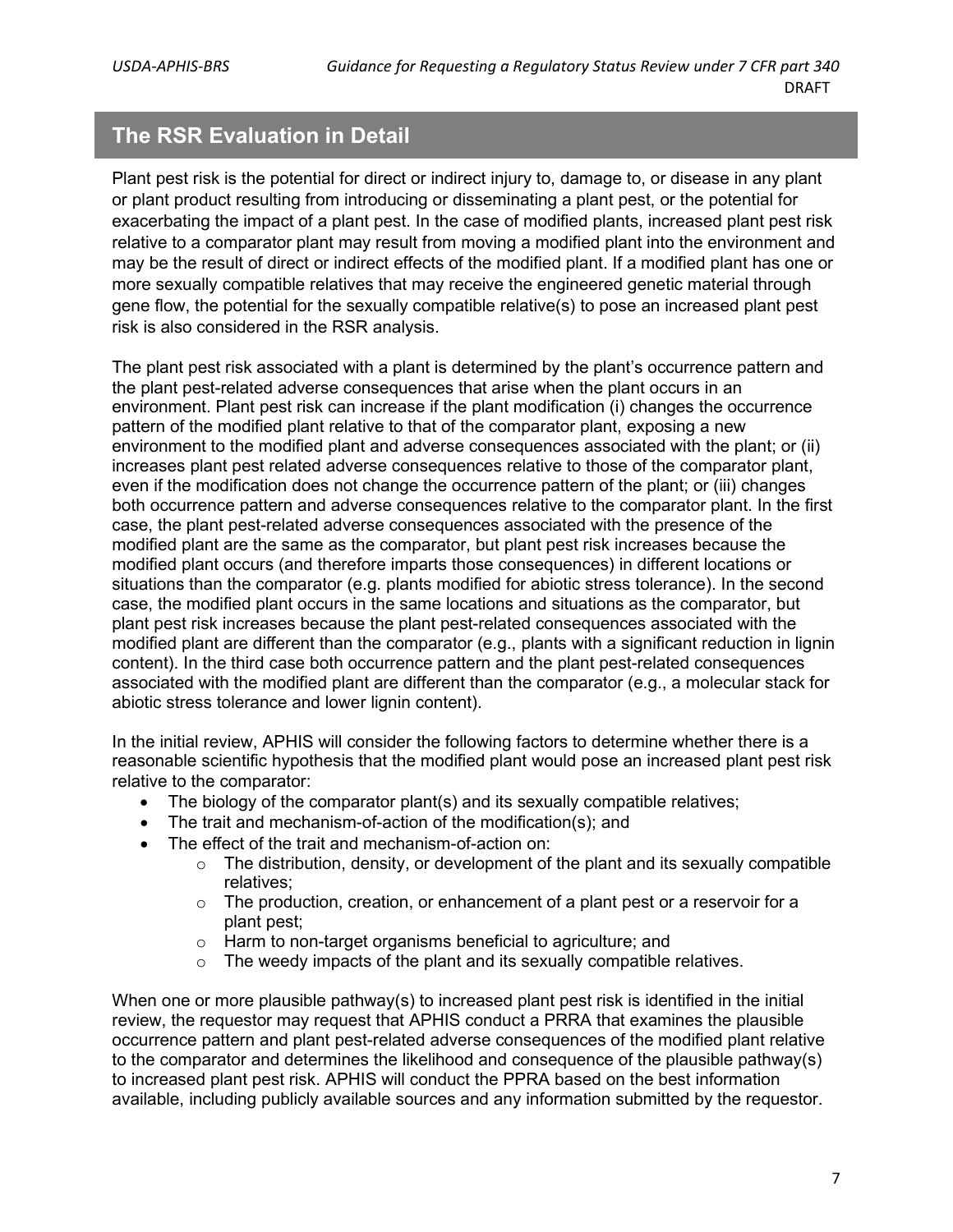For example, if the comparator of a modified plant is limited by drought stress, an MOA that increases drought tolerance may be hypothesized to alter the occurrence pattern. In this case the initial review would identify a hypothesis that increased drought tolerance in the modified plant would alter the occurrence pattern of that plant leading to an increase in plant pest risk relative to the comparator. APHIS would then conduct a PPRA to assess whether and how the altered occurrence pattern may affect plant pest risk.

The PPRA would examine the plausible magnitude of the change in drought tolerance, predict the occurrence pattern that would result, and assess whether any adverse consequences associated with the modified plant in the new occurrence pattern are associated with increased plant pest risk relative to the comparator. If the modified plant has sexually compatible relatives in the United States, the PPRA would assess whether the sexually compatible relatives could receive the MOA via gene flow from the modified plant, and, if so, would conduct the same analysis for the sexually compatible relatives.

The RSR assumes that the characteristics of the modified plant and its comparator will be identical unless there is a justified scientific rationale for a difference. Therefore, only those plant characteristics that may be hypothesized to be altered by the MOA will be addressed in the PPRA. For example, Figure 2 shows the RSR pathway for corn modified to express a pesticidal protein. In this example, the initial review identified one plausible pathway to increased plant pest risk based on a change in effects on non-target organisms. The requestor submitted information about potential effects on non-target organisms. APHIS conducts a PPRA that analyzes the predicted effects of the modified plant on non-target organisms based on the information about how the pesticidal protein expressed in the plant is expected to affect nontarget organisms. The conclusions of the PPRA are based on whether the modified plant has different effects on non-target organisms than the comparator, and whether these differences are associated with increased plant pest risk.

In summary, the initial review step of the RSR will allow APHIS to use existing scientific knowledge about a modified plant and the MOA imparted by genetic engineering to determine whether the modified plant can be hypothesized to result in increased plant pest risk. If the RSR proceeds to the PPRA step, APHIS will use publicly available information and any information the requestor submits to determine the likelihood and consequence of the plausible pathway(s) identified in the initial review and whether they result in increased plant pest risk. Requestors should tailor submissions for the PPRA so that they address only the relevant aspects of plant pest risk identified during the initial review, based on communications from APHIS when the initial review is complete.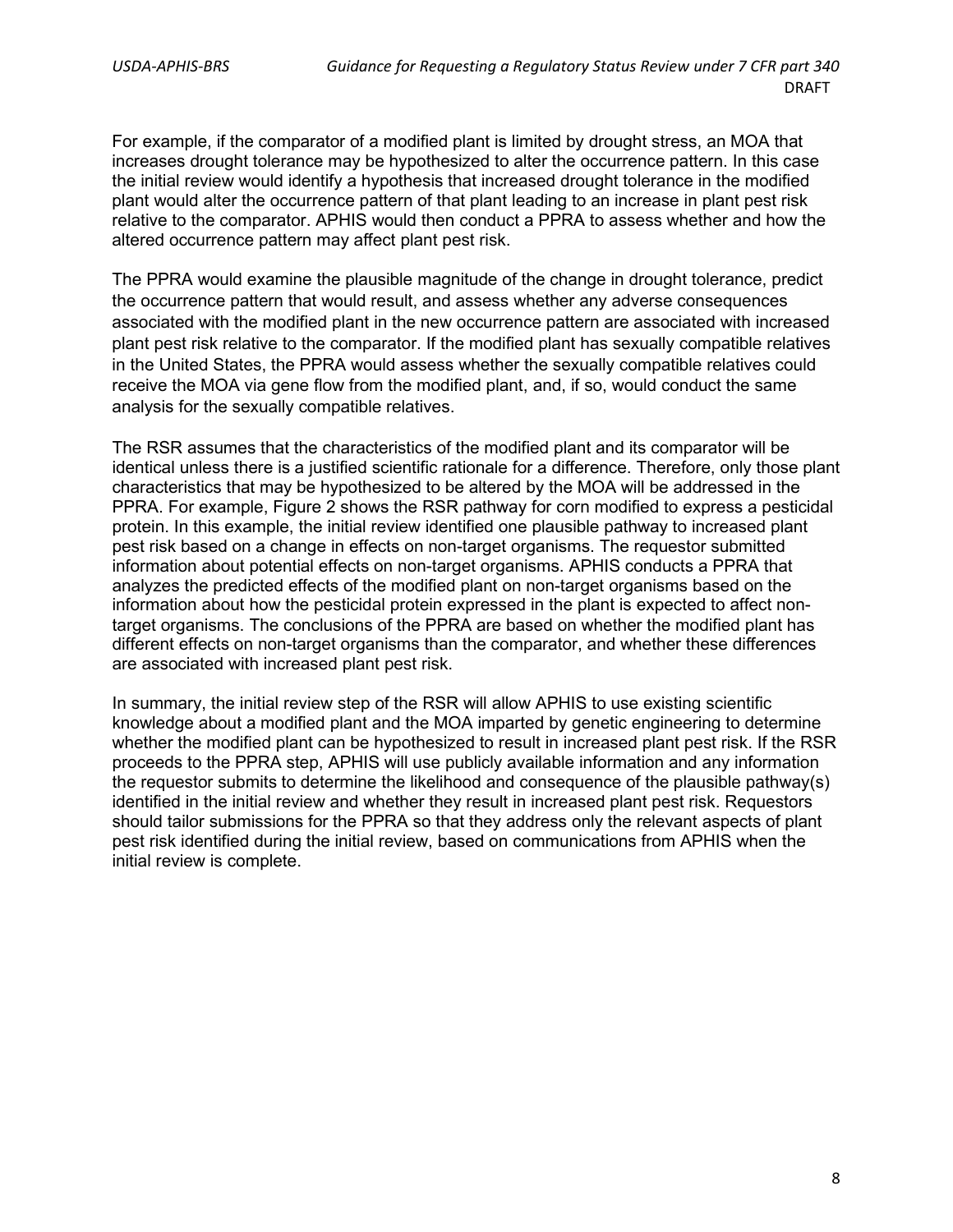

Figure 2. RSR Process for a corn produced using genetic engineering to express a novel pesticidal protein for insect resistance. The RSR requestor initiates the RSR by submitting a description of the modified plant to APHIS. Based on known plant biology and the MOA, APHIS identifies a plausible pathway to increased plant pest risk in the modified corn based on the potential for the pesticidal protein to affect beneficial non-target organisms. These findings are communicated to the requestor after APHIS completes the initial review. The requestor may choose to pause the RSR process or may instruct APHIS to continue with a PPRA. The requestor may provide additional information regarding the plausible pathways to increased plant pest risk at this time. APHIS conducts the PPRA based on publicly available information and the information supplied by the requestor. Based on the PPRA, APHIS makes a determination of whether the modified plant is subject to 7 CFR part 340. In the absence of unanticipated circumstances, APHIS will complete the RSR process in 15 months. This timeframe does not include any time the requestor chose to pause the RSR after being notified of the plausible pathway(s) to increased plant pest risk identified in the initial review.

\*After BRS identifies plausible pathways to increased plant pest risk, the requestor can submit data to support the PPRA. In this example, the requestor used the Tiered testing framework as described in the 2007 APHIS/EPA white paper (USDA-EPA. 2007. White Paper on Tier-Based Testing for the Effects of Proteinaceous Insecticidal Plant-Incorporated Protectants on Non-Target Arthropods for Regulatory Risk Assessments. [https://www.epa.gov/sites/production/files/2015-](https://www.epa.gov/sites/production/files/2015-09/documents/tier-based-testing.pdf) [09/documents/tier-based-testing.pdf\)](https://www.epa.gov/sites/production/files/2015-09/documents/tier-based-testing.pdf). If Tier I testing was not possible or not sufficient to show that increased plant pest risk is not likely, the requestor could submit higher tier testing data, or a different type of experimental data. APHIS will evaluate that information and relevant publicly-available information in the PPRA. APHIS encourages the requestor to consult with the agency regarding the evidence that the agency deems sufficient to address the plausible pathways.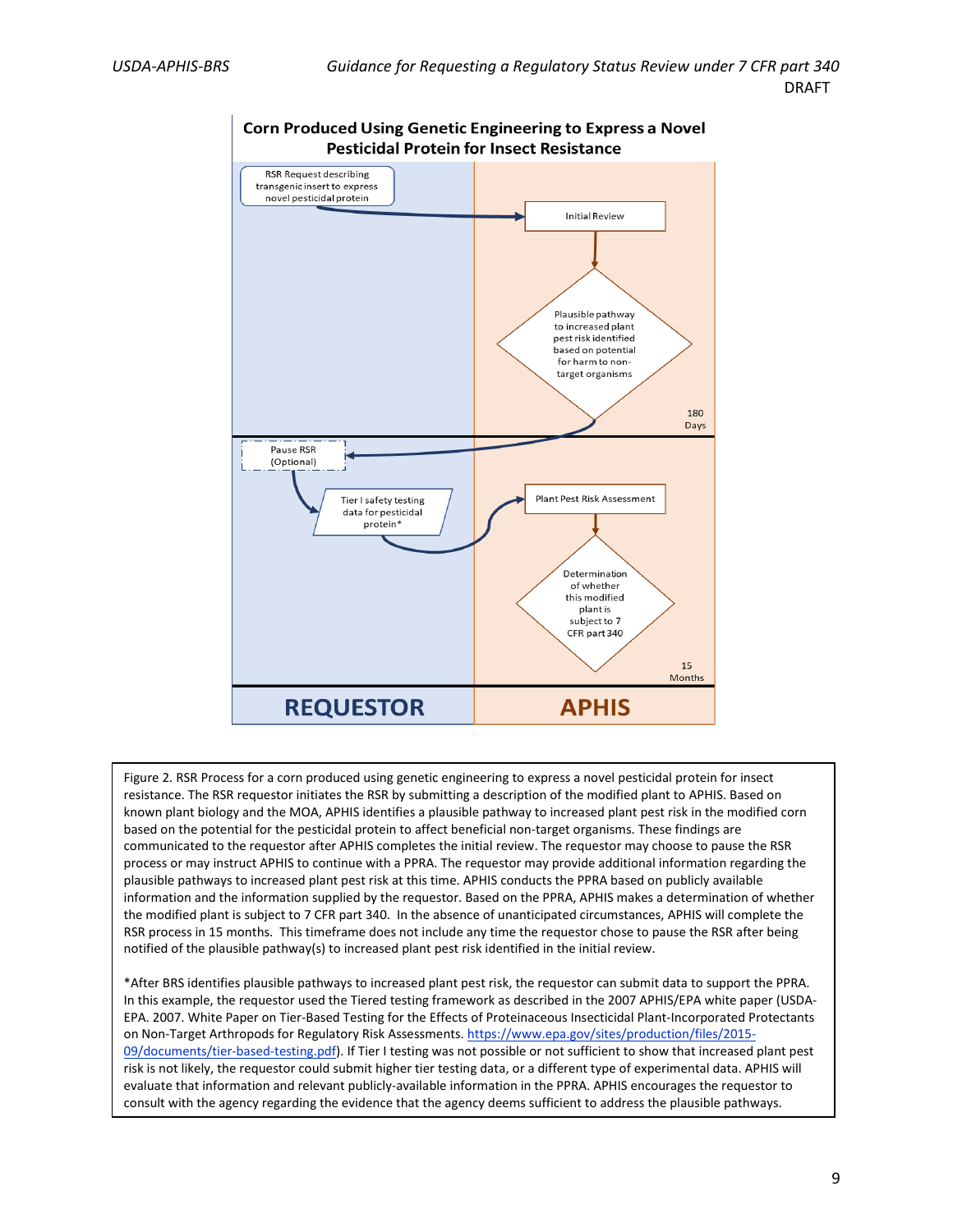### <span id="page-11-0"></span>**Request for an RSR—Initial Review Step**

Electronically submit your RSR request to [RSRrequests@usda.gov,](mailto:RSRrequests@usda.gov) addressed as follows:

Bernadette Juarez APHIS Deputy Administrator Biotechnology Regulatory Services

When a new request is received, APHIS will assign an RSR Identification number and inform the requestor of the number. All subsequent communications regarding the request should include the RSR identification number in the subject line. When a requestor submits a modified version of the original RSR request or would like to add additional information during the RSR review, they should send a single document that includes both the original request and the additional information.

When submitting an initial RSR request, the requestor must submit the required information, and may submit the optional information, listed below. Information that directly addresses risk hypotheses that the requestor believes may be generated by the initial review step should not be submitted until the request advances to the PPRA step of the RSR.

#### <span id="page-11-1"></span>**Requestor**

**Personal Information (required).** You must provide the requestor's **first name**, **last name**, **position** (optional, if any)**, organization name** (if any), and **contact information** (telephone number and/or email address).

#### <span id="page-11-2"></span>**Confidential Business Information (CBI) Statement**

**Does the RSR request contain CBI information? (required).** You must indicate whether the RSR request contains CBI (e.g., "This RSR request contains CBI." or "This RSR request does not contain CBI.")

**If CBI information is included, provide a CBI Justification Statement (required).** See the instructions at the end of this document regarding the CBI Justification Statement

#### <span id="page-11-3"></span>**Description of Comparator Plant**

**Scientific Name (required).** You must provide the **genus**, **species**, and **subspecies** (if relevant) for the comparator plant. You may provide the common name and/or the variety/cultivar/breeding line, though this information is optional.

#### <span id="page-11-4"></span>**Genotype of the Modified Plant**

**Genotype (required).** You must provide APHIS with information to understand the genetic differences between the modified plant and the comparator plant, as described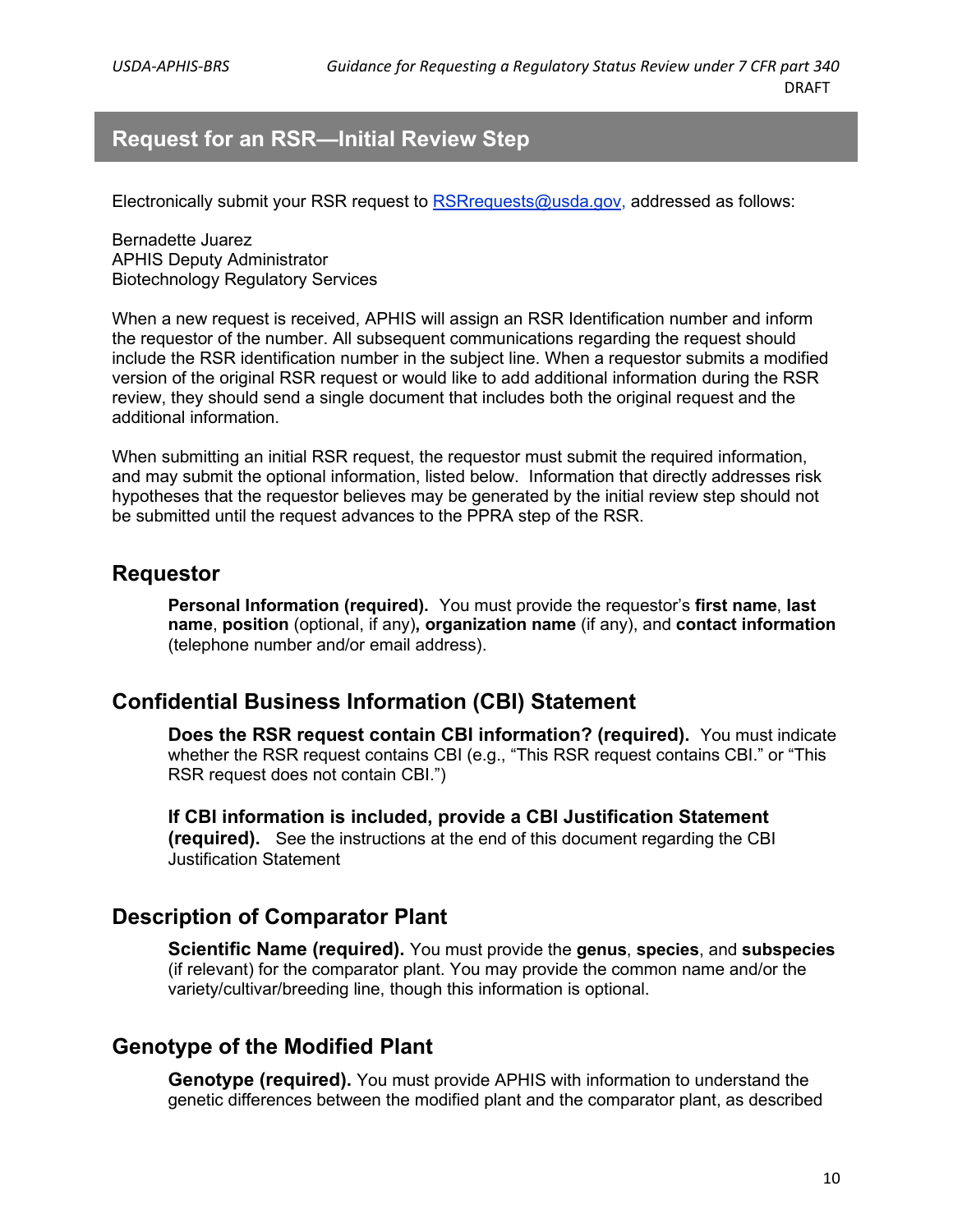below. The information required to describe the genotype depends on whether genetic material is inserted to the plant or endogenous sequences are altered.

#### <span id="page-12-0"></span>**If genetic material is inserted**

This category captures situations in which genetic material is inserted into and remains in the genome of the modified plant. If this is the case, the requestor must provide the following information:

**Sequence of the Insertion (required).** Provide the nucleotide sequence of the inserted genetic material or the intended insertion in FASTA (FAST-All) format.

**Reference Numbers (required if available).** Provide publicly available nucleotide sequence identification number(s), and protein accession number(s).

**Annotation of the Inserted Genetic Material (required).** Provide an annotation in tabular format showing the order of the different genetic components (in 5' to 3' direction) and a description of their function. For each component, include the following four pieces of information:

**Nucleotide position (required).** Provide the base pair position for each component (e.g., 1-100 or 86-205) in the insertion. If the exact nucleotide number of an introduced border region is unknown, provide a range that you wish BRS to consider (e.g., a border region of 10-50 nucleotides).

**Name of inserted component (required).** Provide a one-to-three-word name based on the component (e.g., 35S promoter, catalase, extensin, PAT, nos terminator, noncoding spacer).

**Construct Component Donor (required)**. Provide the scientific name (genus and species) of the organism from which the genetic sequence was first described or obtained.

- For viruses, do not use abbreviations; spell out the name (i.e., enter Cauliflower Mosaic Virus, not CaMV).
- For a fusion or chimeric component (e.g., a hybrid gene formed from two or more genes), all donor organisms corresponding to each fusion partner should be listed with a comma separating the individual donors.
- Most construct components are derived from sequences originally found in a donor organism. If the original sequence has been altered, the requestor should list the original donor organism and briefly describe the nature of the modifications.
- Synthetic sequences that could be considered truly artificial (e.g., linkers, spacers, and tags) do not share significant sequence homology to a native source of sequences. In this case, the requestor can list the donor organism as "synthetic."
- "Unknown" may not be used.

**Function (required).** Provide a short statement (generally a phrase or a sentence) describing the function of the inserted genetic material. For lesser-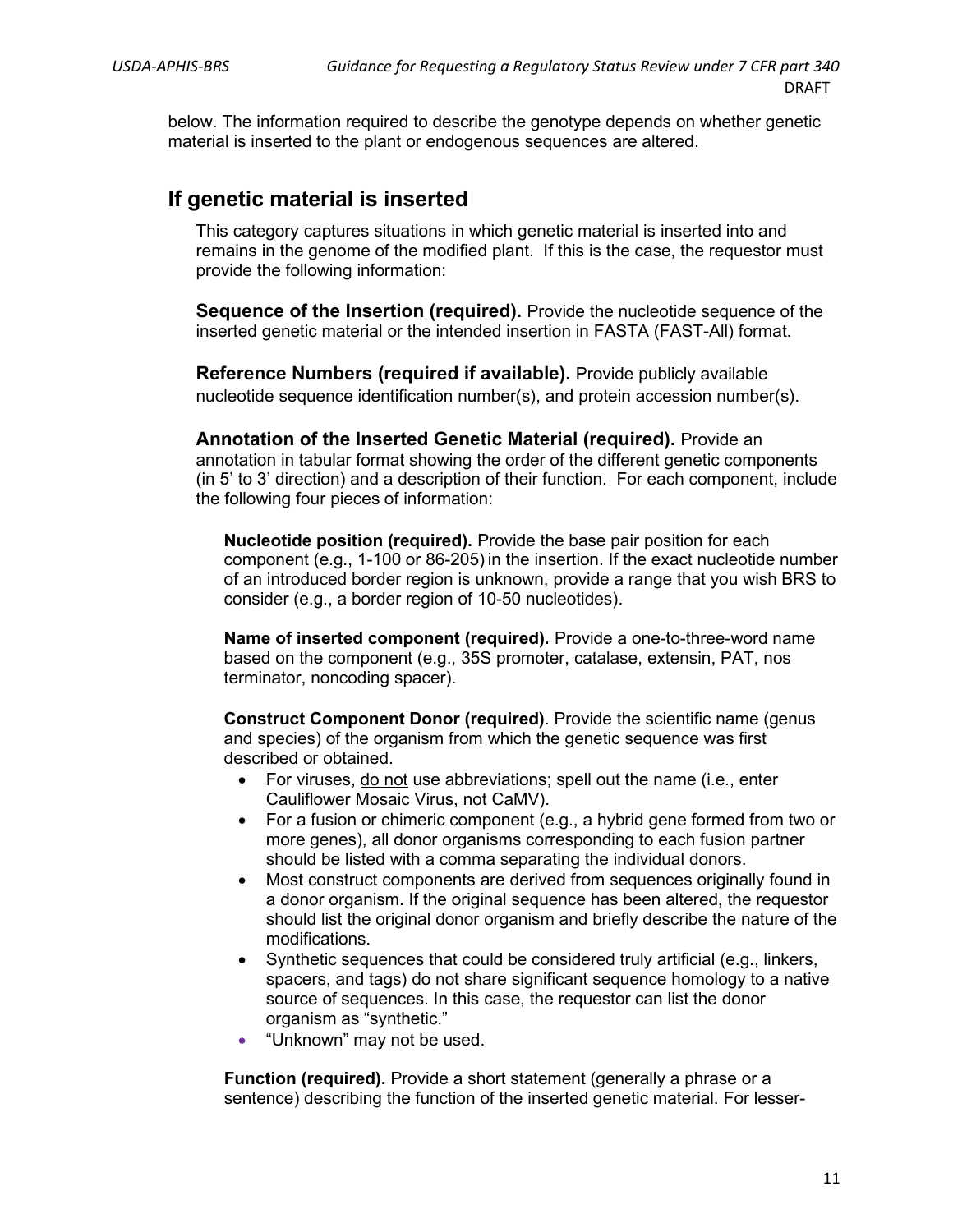known components, the requestor may wish to provide literature references to assist APHIS in conducting the review. Avoid the use of internal codes that are not referenced in publicly available sources.

**Information about insertion site (when relevant) (optional).** For many RSR requests, this information will not affect the conclusions of the RSR. However, in some cases, knowledge of the insertion site may affect the identification of plausible plant pest risks associated with the modified plant. Requestors may wish to provide information on the insertion site when understanding information about the insertion site (e.g. if the insertion is on the plastid genome or if the insertion is limited to a specific genome of a polyploid plant) may affect the potential for gene flow to a sexually compatible relative.

#### <span id="page-13-0"></span>**If genetic material is not inserted**

This category captures situations in which the genome is modified with or without a template such that existing endogenous genetic sequence is altered (e.g., the sequence of a gene or regulatory sequence is edited). If so, provide the following information in your RSR request:

**Name of the altered genetic component and nature of modification(s) (required).** You must identify the genetic component(s) that are modified, designating genetic components by a one-to-three word summary based on the component (e.g., catalase, extensin, peroxidase). You must also provide a description of the function of modified sequences. Spell out abbreviations (e.g., alkaline phosphatase). All predictable changes must be provided when the method used may result in more than one modification e.g. for multiple members of a gene family or homeologous genes in a polyploid species.

**Sequence of the Modification (required).** You must provide the nucleotide sequence of the entire edited region(s) (e.g., the entire edited gene or regulatory region) in FASTA format.

**Sequence comparison (required).** Compare the modified sequence(s) with the unmodified sequence and designate the changes. A figure or graphical representation of sequence alignment using standard software packages is recommended.

### <span id="page-13-1"></span>**Description of New Trait**

**Intended trait (required).** Briefly describe the intended trait. If possible, provide a description that does not include CBI.

**Intended phenotype (required).** Describe the phenotype associated with the trait. Provide information on the expected difference between the modified plant and the comparator plant. This should (e.g., purple flower color, resistance to *Phytophthora*).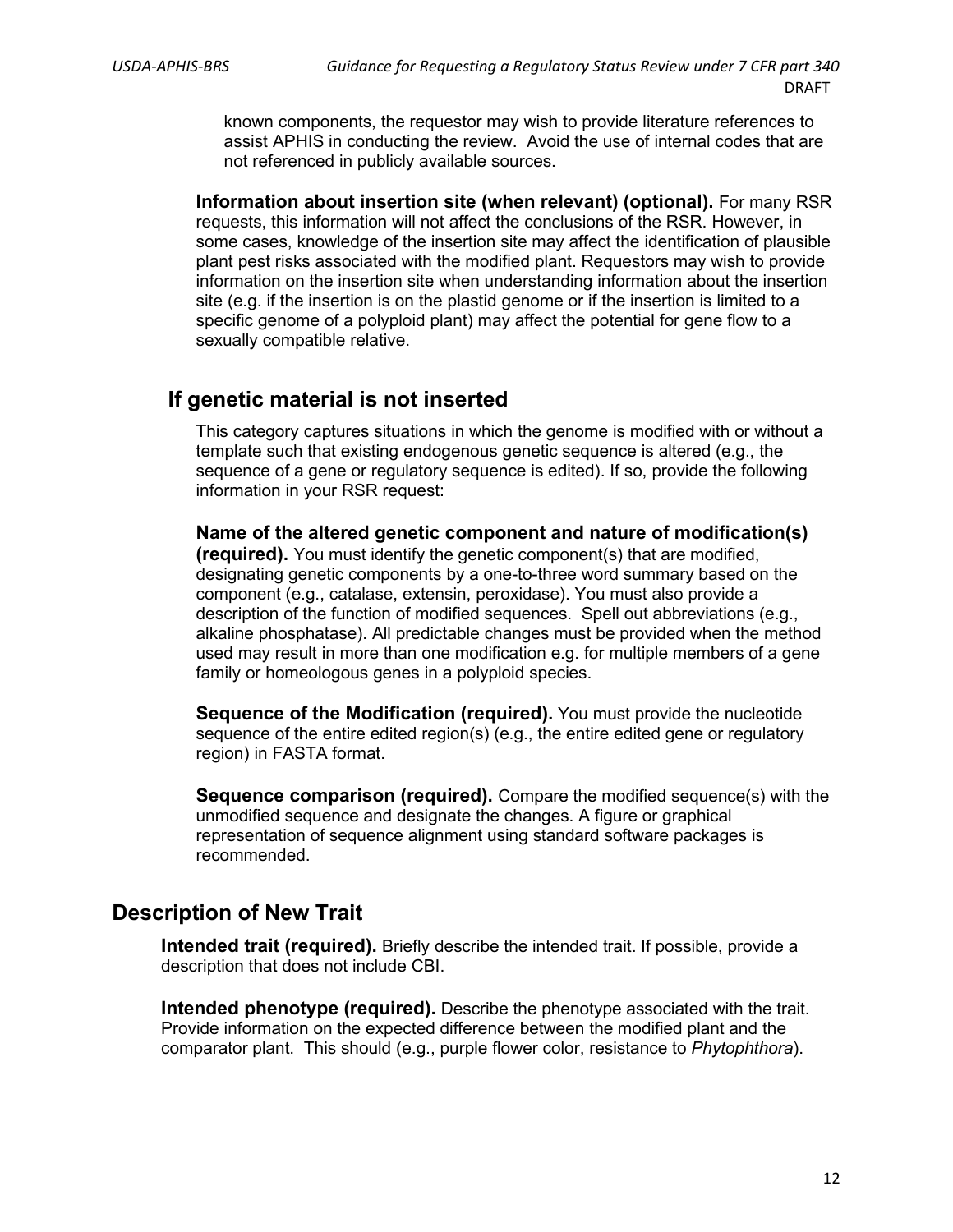**Description of the Mechanism of Action (MOA) (required).** You must describe the MOA by which the intended phenotype will be conferred, to the extent known. This could be a biochemical change (e.g., production of a stress hormone that rapidly alters the osmotic potential of stomatal guard cells, causing them to shrink and stomata to close, or altered induction of an endogenous stress response). This description should include any expected changes in metabolism, physiology, and development due to the trait/genetic modification. The requestor may cite references in this section.

**Other Information on the MOA (when relevant).** The requestor may submit information on the MOA, to the extent that it is known, to aid the analysis. This information could include any publications and other science-based assessments that may be helpful for APHIS' evaluation of the potential of the plant to pose plant pest risks. Such information could include, information about any new enzymes or other gene products produced; where, when, and at what level the introduced or modified genetic material is expressed in the plant; the biochemical action of the genetic material or its product; description of pathway involved; and how the genetic material or its product participates in or interacts with metabolic, physiological, or developmental processes in the engineered plant or in other organisms. If the same MOA has been evaluated for a different plant taxon, the number of the previous RSR request may also be included. [BRS' Plant-Trait-MOA table](https://www.aphis.usda.gov/aphis/ourfocus/biotechnology/permits-notifications-petitions/confirmations/plant-trait-moa) shows previous RSR and petition submissions that have cleared the review process.

Please note that BRS' Plant-Trait-MOA table specifies that the evaluation of some MOAs, such as MOAs for pesticidal products, considers the tissue concentration profile of the pesticidal product. For such traits, requestors may specify the tissue concentration profile that they wish APHIS to evaluate.

APHIS is aware that not all information will be known about every MOA. The optional information described above are examples of the optional information that may be included. APHIS does NOT expect that all of this information will be submitted for every RSR request.

## <span id="page-14-0"></span>**Request for an RSR—Plant Pest Risk Analysis Step**

When APHIS identifies one or more plausible pathways to increased plant pest risk in the initial review, the requestor will be informed of the identified pathway(s) and factor(s) of concern in a letter. At any point after receiving that letter, the requestor may ask APHIS to proceed with conducting an evaluation of the factor(s) of concern identified in the initial review to determine the likelihood and consequence of the plausible increased plant pest risk by preparing a PPRA. If they wish, the requestor may provide APHIS with information addressing the plausible pathway(s) to increased plant pest risk and factor(s) of concern when they ask APHIS to proceed with the PPRA. The interim time between the date APHIS issues the letter identifying the plausible pathway(s) and factor(s) and the date the requestor asks APHIS to proceed with a PPRA will not be counted in the 15 month timeline of the RSR; the process will be paused during this time.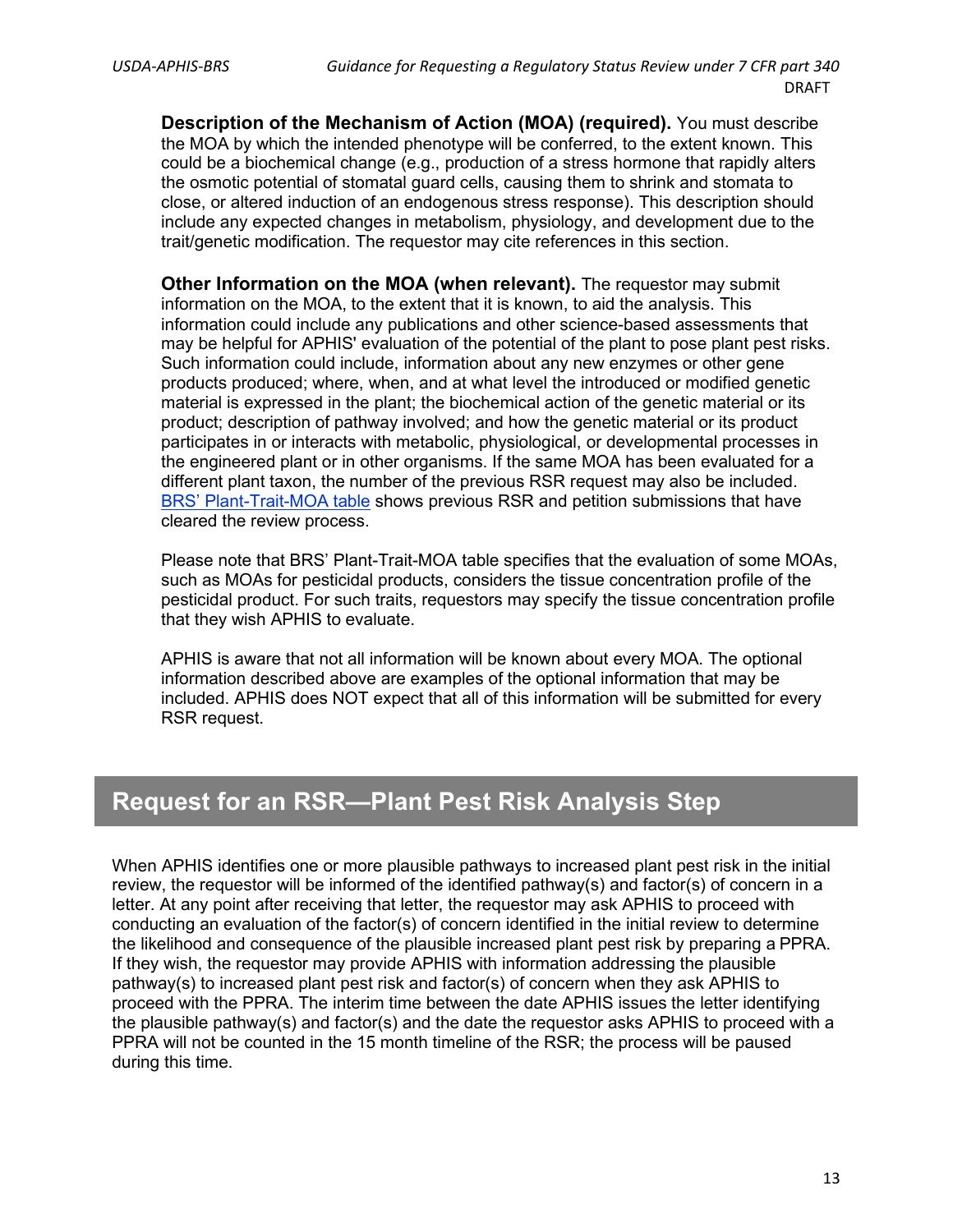A requestor may ask APHIS to produce a PPRA for an RSR request by sending a letter to [RSRrequests@usda.gov,](mailto:XXXXXX@usda.gov) addressed as follows:

Bernadette Juarez APHIS Deputy Administrator Biotechnology Regulatory Services

Please reference the RSR identification number in the subject line of the message. The letter should also include the RSR identification number. Requestors who wish to submit optional information to support the PPRA should submit such information and an explanation of how it addresses the plausible pathway(s) to increased plant pest risk and factor(s) of concern identified in the initial review as an attachment to their letter asking APHIS to proceed with a PPRA. The PPRA data package should include the exact package, which was submitted at the initial review stage, followed by new information pertinent to the PPRA.

If information to support the PPRA is being submitted, the data and explanation should be submitted as a single file. For large files, APHIS can provide access to a secure Cloud Vault for upload. Send a message to [RSRrequests@usda.gov](mailto:XXXXXX@usda.gov) for access to the Cloud Vault.

When a requestor submits information at the same time as requesting APHIS to proceed with a PPRA, APHIS will review the information within 30 days and inform the requestor if it is sufficient or whether there is a need for clarification or additional information (technical completeness review). If information is submitted after the requestor asks APHIS to proceed with a PPRA, APHIS will inform the requestor of the time needed for a technical completeness review, which will not exceed 30 days. When APHIS informs the requestor of a data deficiency identified during the technical completeness review, the PPRA process will pause until the requestor provides sufficient information to address the deficiency. Requestors can also pause the RSR process at any time. Please note that the technical completeness review identifies only whether additional information is needed to understand how the submitted information pertains to plant pest risk. Technical completeness of a package does not imply that APHIS will reach a particular conclusion in the PPRA.

If a requestor submits additional information after asking that APHIS conduct a PPRA, please include the RSR Identification number in the subject line of the email message and label the attachments in a way that distinguishes them from the original RSR request (e.g., "Supplemental Information for PPRA").

The preliminary PPRA and all information submitted by the requestor (except for that designated as CBI) will be published in the *Federal Register* for public comment.

APHIS is available for consultation with requestors who are unsure of whether to submit information to support a PPRA, or of the type and format of information that may be useful for the process.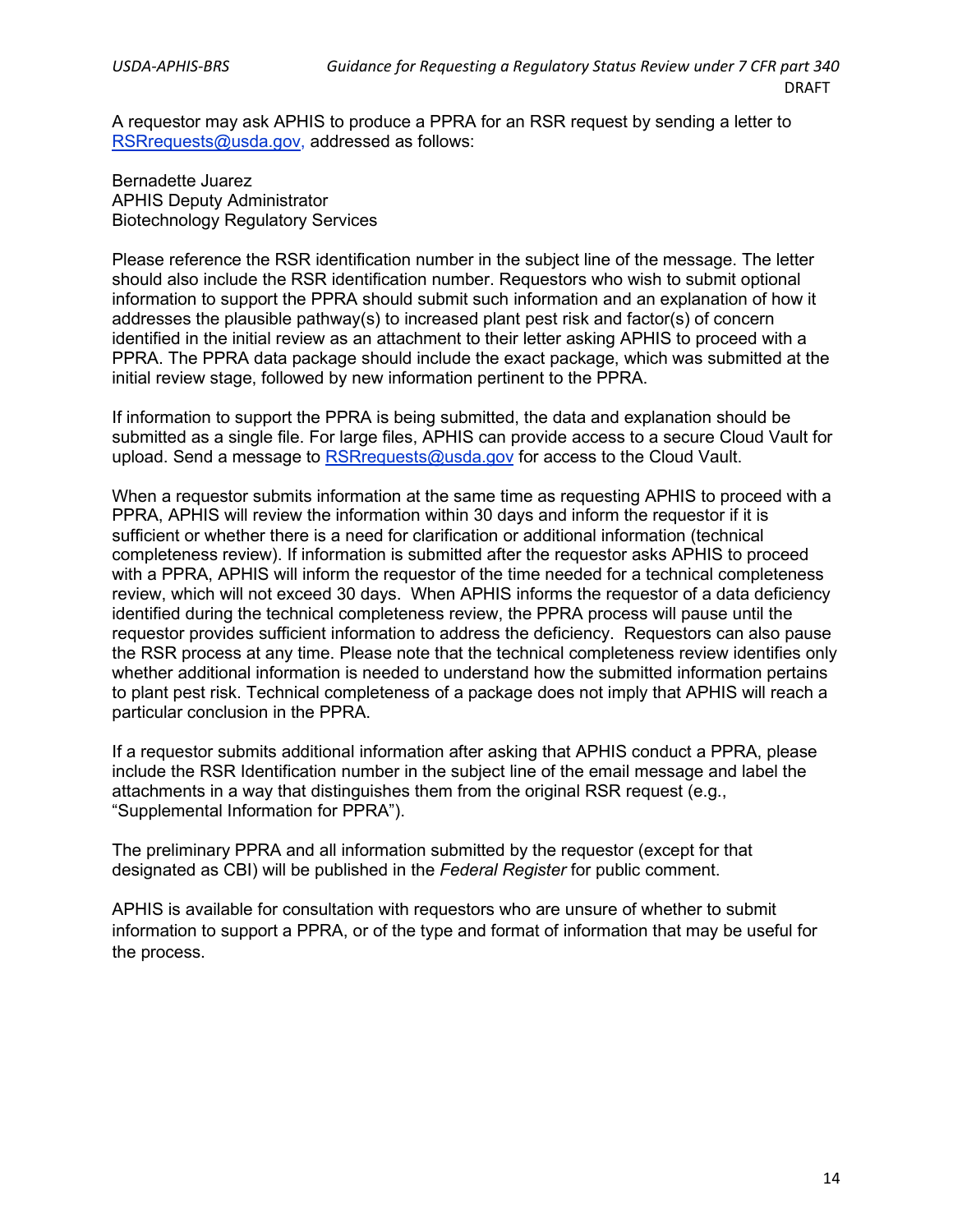# <span id="page-16-0"></span>**Requesting a Re-Review**

If a modified plant was found to be subject to regulation under 7 CFR part 340 after going through the  $\mathsf{RSR^2}$  $\mathsf{RSR^2}$  $\mathsf{RSR^2}$ , and new information becomes available about the plant pest risk associated with the plant, anyone may request that APHIS develop a new PPRA of the plant based on the new information. In this situation, the requestor must submit new, scientifically valid information pertaining to the plant pest risk of the plant. The requestor should also submit a statement explaining how the new information pertains to the outcome of the previous review.

To request a re-review, a requestor should send a letter, in accordance with the CBI submission guidance found here: [https://www.aphis.usda.gov/brs/pdf/CBI\\_Submission\\_Guidance.pdf,](https://www.aphis.usda.gov/brs/pdf/CBI_Submission_Guidance.pdf) to [RSRrequests@usda.gov.](mailto:RSRrequests@usda.gov) The letter should include:

- The RSR inquiry number associated with the previous submission
- An explanation of how the new information being presented affects the conclusions of the previous review
- An attachment presenting the new information to be considered.

### <span id="page-16-1"></span>**Timeline for the RSR Process**

Except in circumstances that could not reasonably have been anticipated, APHIS will complete the initial review within 180 days of receiving a complete submission and the entire RSR within 15 months of receiving a request that meets the requirements specified above. If the requestor chooses to pause the RSR prior to development of a PPRA and instructs APHIS to resume development of the PPRA at a later time, the period that the RSR was paused is not included in the 15-month timeline.

### <span id="page-16-2"></span>**RSR References**

[Plant-Trait-MOA table](https://www.aphis.usda.gov/aphis/ourfocus/biotechnology/permits-notifications-petitions/confirmations/moa/moa-table) for exemptions

[Tiered Testing White Paper](https://www.epa.gov/sites/production/files/2015-09/documents/tier-based-testing.pdf)

[Final Rule](https://www.aphis.usda.gov/brs/fedregister/BRS_2020518.pdf)

<span id="page-16-3"></span> $<sup>2</sup>$  The regulation states: "Any person may request re-review of a modified plant previously found to be subject to</sup> this part after an initial review was conducted, provided that the request is supported by new, scientifically valid evidence..." In this case, the use of "initial review" refers to the first completed regulatory status review of a modified plant. An RSR of a modified plant cannot find that the modified plant is subject to regulation until the PPRA has been completed. A re-review may be requested after the first time the entire RSR, including the PPRA step is completed.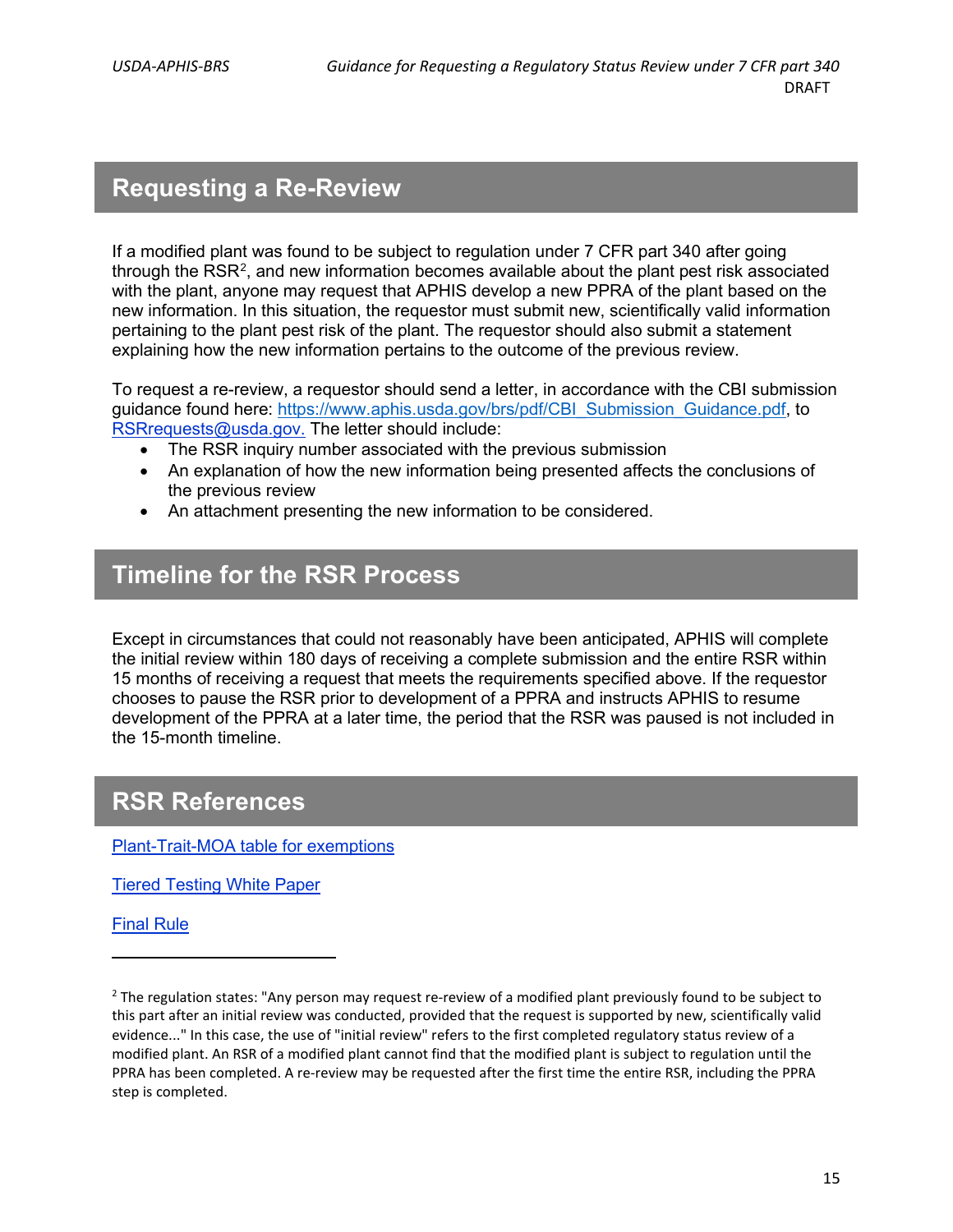[Guidance for Requesting a Confirmation of Exemption from Regulation under 7 CFR part 340](https://www.aphis.usda.gov/brs/pdf/requesting-confirmation-of-exemption.pdf)

BRS Website – [The SECURE Rule](https://www.aphis.usda.gov/aphis/ourfocus/biotechnology/biotech-rule-revision/secure-rule/secure-about/340_2017_perdue_biotechreg)

[eFile Permitting System](https://www.aphis.usda.gov/aphis/newsroom/stakeholder-info/stakeholder-messages/biotechnology-news/brs-permit-appls-required-to-use-efile-and-training)

### <span id="page-17-0"></span>**Confidential Business Information**

If your RSR request, as well as any follow-up documentation you provide, does not contain Confidential Business Information (CBI), it must be marked "**No CBI.**"

If your RSR request, as well as any documentation you provide, contains CBI, you must submit a CBI copy, a CBI-deleted copy, and a CBI justification.

### <span id="page-17-1"></span>**CBI Justification**

Pursuant to 7 CFR 1.8(c), a requestor of confidential business information must use good-faith efforts to designate by appropriate markings, at the time of submission, any portion of its submission that it considers to be protected from disclosure under Exemption 4 of the Freedom of Information Act, 5 U.S.C. § 552 (trade secrets and commercial or financial information obtained from a person and privileged or confidential). Information is not protected from disclosure simply because the requestor does not want the information to be made public. As described in 7 CFR 340.7, the requestor must include a statement for each CBI claim that justifies the protection of the information in terms related to confidentiality as defined by Exemption 4 of the [Freedom of Information Act, 5 U.S.C. § 552\(b\)\(4\).](https://www.justice.gov/oip/freedom-information-act-5-usc-552) The statement must be detailed enough to demonstrate that each piece of information claimed as CBI meets Exemption 4 and is customarily kept private or secret by the business requestor. These designations expire 10 years after the date of the submission unless the requestor requests and provides justification for a longer designation period.

Click [here](https://www.aphis.usda.gov/brs/pdf/CBI_Submission_Guidance.pdf) for examples of the type of information that can be claimed as CBI and that generally meet the definition of confidentiality.

APHIS will review each claim of CBI and will discuss with the requestor any claims that do not meet the criteria for CBI.

#### <span id="page-17-2"></span>**Preparation of an RSR Request with CBI**

If the RSR request contains CBI, you must submit two copies of the document:

- Each page of a document containing CBI must have "CBI Copy" marked in the upper right corner of the page.
- Each page of a CBI-deleted document (i.e., the CBI text is removed) must have "CBI-deleted Copy" marked in the upper right corner.
- In a document containing CBI, mark with square brackets ("[ ]") only the specific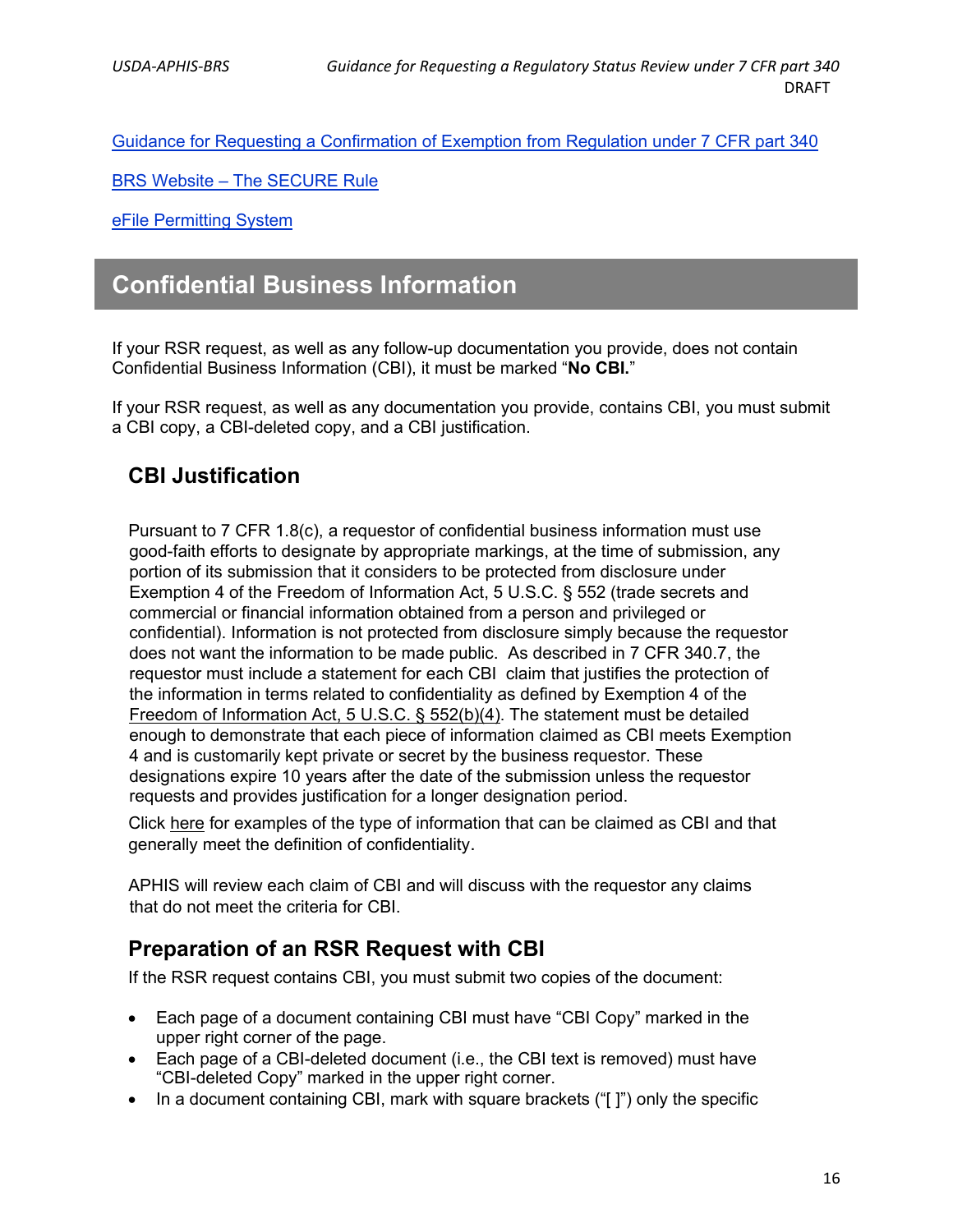words or phrases claimed as CBI, and in the right margin for each set of brackets write "CBI."

- In the CBI-deleted copy, replace with blank spaces the words or phrases marked in the CBI copy, mark the spaces with square brackets, and in the right margin for each set of brackets write "CBI- deleted."
- The CBI-deleted copy should be identical to the CBI copy, except 1) blank spaces surrounded by square brackets occurring in the text where the CBI text has been redacted and 2) "CBI-deleted Copy" should appear in the upper right corner of each page instead of "CBI Copy."
- The CBI-deleted copy must be paginated identically to the CBI copy. The CBIdeleted copy should be made directly from the same document that originally contained CBI.
- Do not insert additional text (transitions, paraphrasing, or generic substitutions, etc.) into the spaces of the CBI-deleted copy.
- All published references that appear in the CBI copy should be included in the reference list of the CBI-deleted copy.
- If additional or optional information is submitted, the requestor must submit a complete full package as though this were an entirely new submission, along with a cover letter. The cover letter should indicate this is a revised submission and indicate, where possible, new information is found in the submission package. All CBI formatting should be followed.

### <span id="page-18-0"></span>**Preparation of an RSR Request without CBI**

- If the RSR request does not contain CBI, only submit one copy. This document should be clearly marked "No CBI" in the upper right corner of the page.
- If additional or optional information is submitted, the requestor must submit a complete full package as though this were an entirely new submission, along with a cover letter. The cover letter should indicate this is a revised submission and indicate, where possible, new information is found in the submission package. All CBI deleted formatting should be followed.
- For additional questions about CBI and CBI formatting, please contact the BRS Document Control Officer:

Ms. Cynthia A. Eck 301-851-3892 [cynthia.a.eck@usda.gov](mailto:cynthia.a.eck@usda.gov)